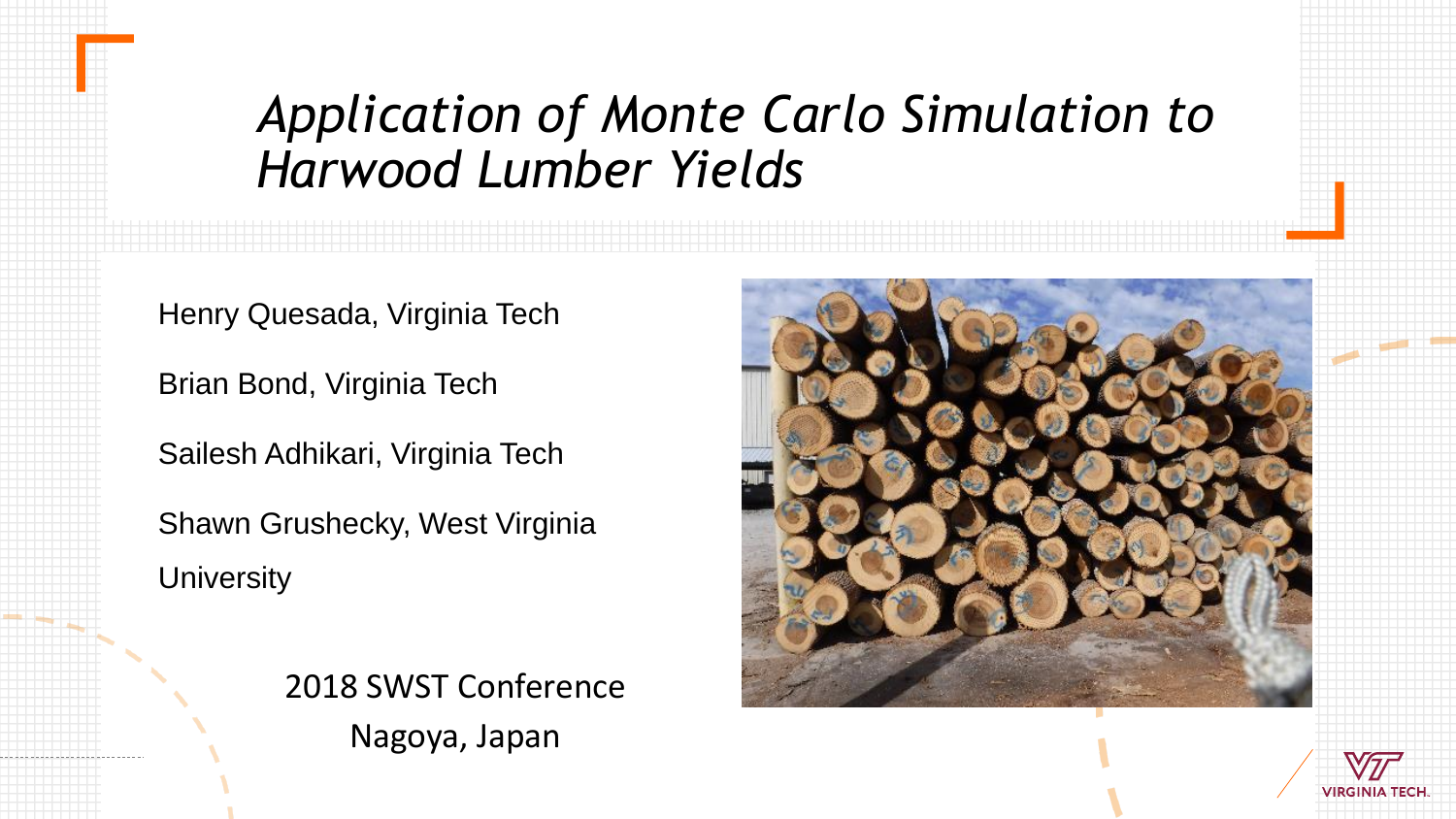## *Introduction*

**E** Current hardwood production is 9.3 billion board feet

- **E** Majority of hardwood lumber is manufactured by small to mediumsize sawmills (Luppold 2015)
- **Export and industrial hardwood** lumber market share is 77%
- **E** Volume of low-grade lumber has increased (Cumbo et al. 2003)
- **E** Lack of models to accuraterly predict lumber grade yields (Grushecky 2011)



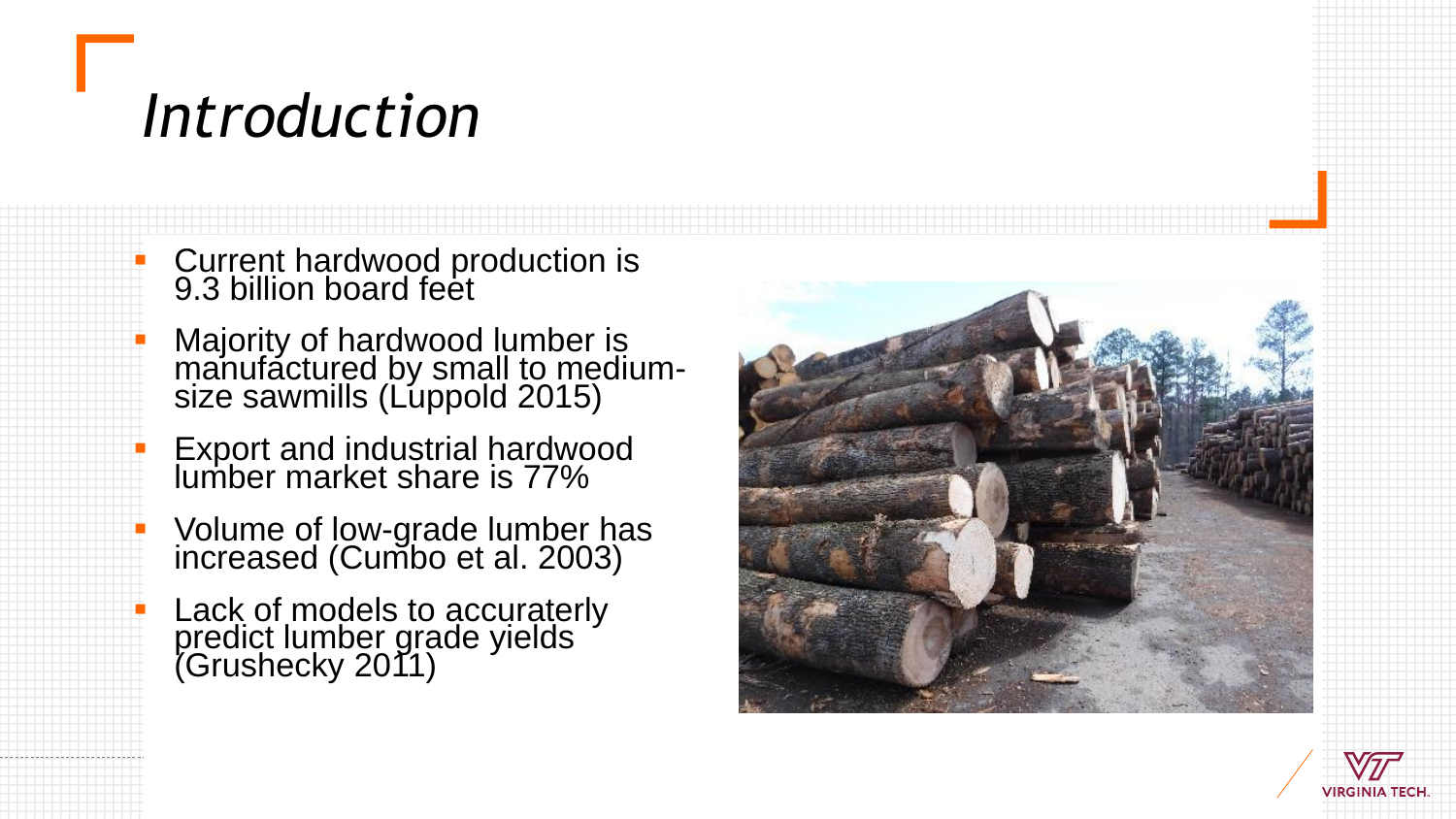# *Hardwood log grades*

**• Main variables impacting lumber yield** are (Denig et al. 1984):

- Knots
- **Stains**
- Knobs
- Holes
- Length
- **Diameter**
- **EXEC** Log quality is the most important factor in predicting log yields
	- **Clear cuttings by USFS** 
		- **Second worst face of the log**
	- **Clear face** 
		- Defect-free faces



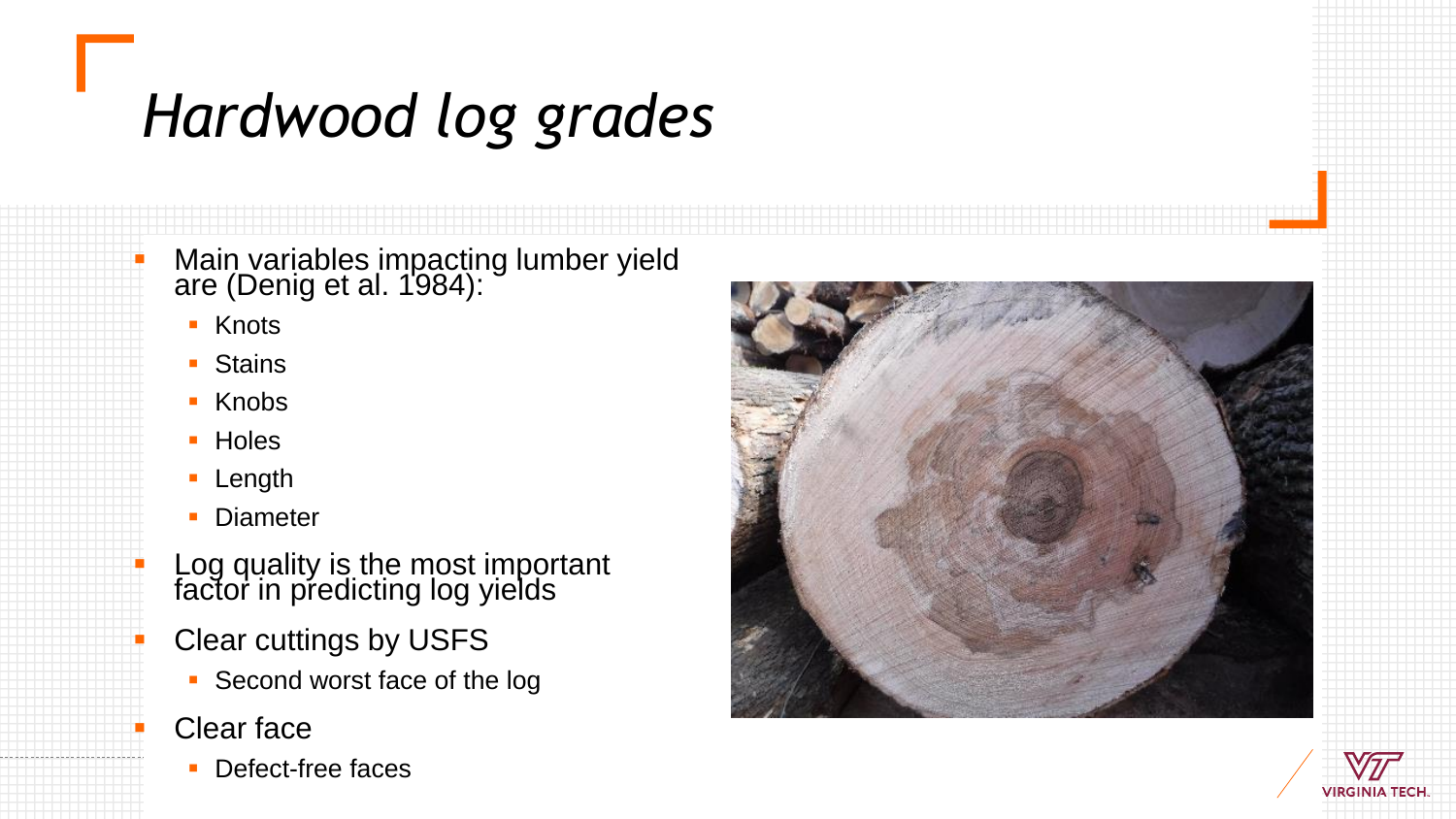#### *Criteria for Hardwood Lumber Grades and Prices per Grade*

#### **EXTERGHARY Hardwood lumber grades and prices per grade**

| <b>Grade</b>              | <b>Trade</b><br><b>Name</b> | Min.<br><b>Board</b><br><b>Width</b>             | Min.<br><b>Board</b><br>Length | <b>Min. Cutting</b><br><b>Size</b>            | Min. Area of<br><b>Clear Cuttings</b><br><b>Required</b> | <b>Revenue</b><br>(5/bf) |  |
|---------------------------|-----------------------------|--------------------------------------------------|--------------------------------|-----------------------------------------------|----------------------------------------------------------|--------------------------|--|
| <b>Firsts and Seconds</b> | <b>FAS</b>                  | 6 <sub>in</sub>                                  | 8 ft                           | $4$ in $\times$ 5 ft or 3<br>in $\times$ 7 ft | 831/3%                                                   | 0.91                     |  |
| <b>FAS One Face</b>       | F1F                         | 6 in                                             | 8 ft                           | 4 in $\times$ 5 ft or 3<br>in $\times$ 7 ft   | 831/3%                                                   | 0.89                     |  |
| <b>Select</b>             | <b>SEL</b>                  | $4$ in                                           | 6 ft                           | $4$ in $\times$ 5 ft or 3<br>in $\times$ 7 ft | 831/3%                                                   | 0.9                      |  |
| <b>No. 1 Common</b>       | 1 <sup>C</sup>              | $3$ in                                           | 4 ft                           | 4 in $\times$ 2 ft or 3<br>in $\times$ 3 ft   | 66%%                                                     | 0.58                     |  |
| <b>No. 2A Common</b>      | 2AC                         | $3$ in                                           | 4 ft                           | $3$ in $\times$ 2 ft                          | 50%                                                      | 0.46                     |  |
| <b>No. 2B Common</b>      | 2BC                         | $3$ in                                           | 4 ft                           | $3$ in x $2$ ft                               | 50%                                                      | 0.41                     |  |
| <b>No. 3A Common</b>      | 3AC                         | $3$ in                                           | 4 ft                           | $3$ in x 2 ft                                 | 331%                                                     | 0.385                    |  |
| <b>No. 3B Common</b>      | 3BC                         | $3$ in                                           | 4 ft                           | $1\frac{1}{2}$ in $\times$ 2 ft               | 25%                                                      | 0.3                      |  |
| <b>Below Grade</b>        | <b>BG</b>                   |                                                  | 0.35                           |                                               |                                                          |                          |  |
| <b>CANTS</b>              | <b>CANTS</b>                | Logs with slabs taken off each of the four sides |                                |                                               |                                                          |                          |  |

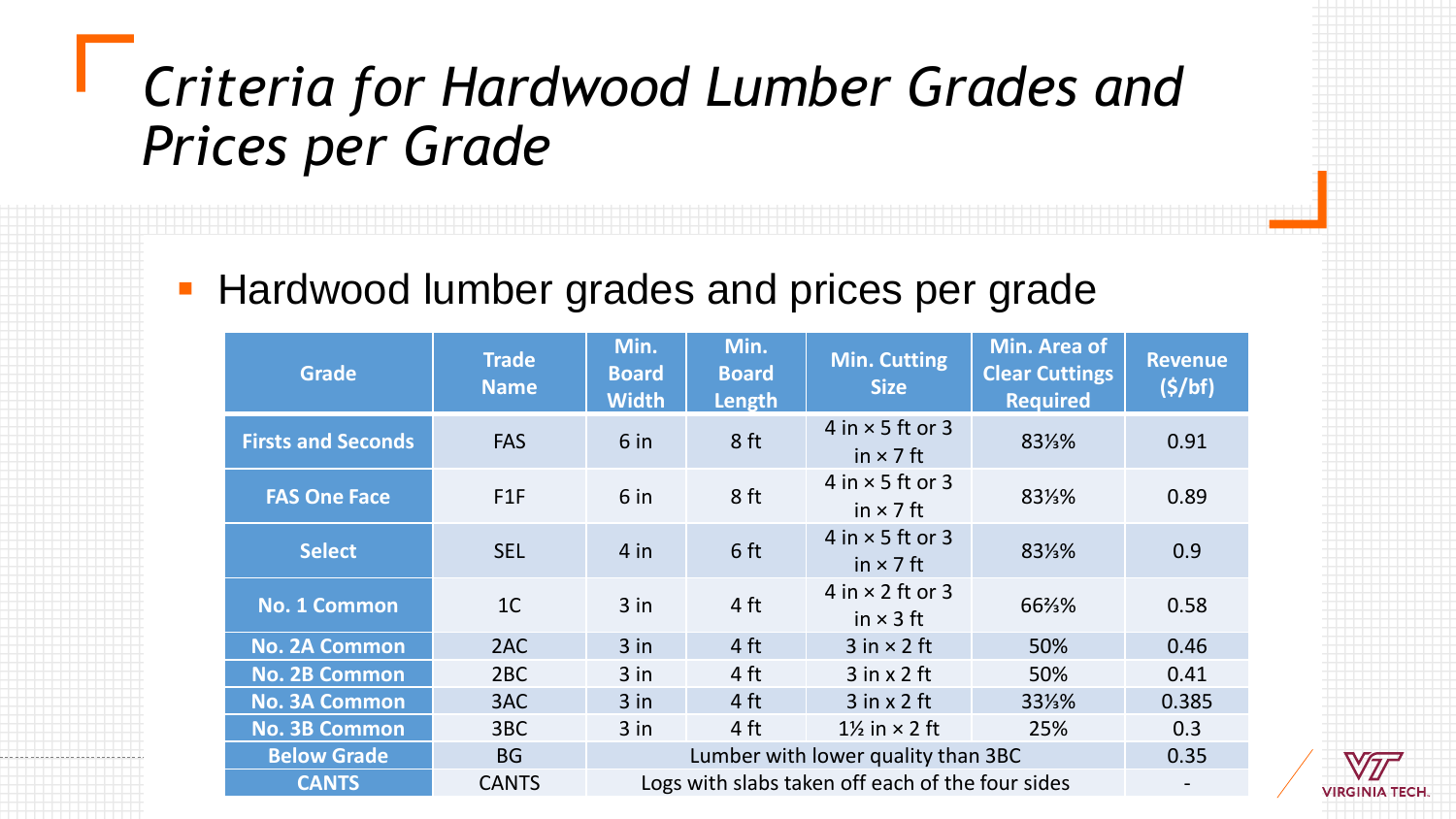## *Lumber yield prediction models*

#### ■ Strength and weaknesses of prediction techniques

| <b>Method</b>                                                                                                                                  | <b>Strength</b>                                                                                                                                                   | <b>Weakness</b>                                                                                                          |  |
|------------------------------------------------------------------------------------------------------------------------------------------------|-------------------------------------------------------------------------------------------------------------------------------------------------------------------|--------------------------------------------------------------------------------------------------------------------------|--|
| <b>Regression model to use the artificial</b><br>neuron network model, lumber volume,<br>lumber value, chip volume, and total<br>product value | Was able to predict the lumber yields, assess them<br>from multiple aspects, and develop confidence in<br>yield prediction                                        | Only two out of the five<br>equation models were<br>able to accurately predict<br>for this study                         |  |
| Logistic regression/binary logistic regression                                                                                                 | Better than other regression models and more<br>accurate prediction                                                                                               | Model is compromised<br>when prices change                                                                               |  |
| <b>Poisson regression</b>                                                                                                                      | Able to produce an optimized log yield                                                                                                                            | Does not relate to<br>economic income                                                                                    |  |
| <b>Monte Carlo simulation</b>                                                                                                                  | Capacity to adopt variation in inputs, ease of<br>continuous improvement, and follows the<br>theorem of large numbers, which improved the<br>prediction precision | Assumes that all of the<br>parameters vary<br>independently, so<br>excludes potential<br>correlations among<br>variables |  |

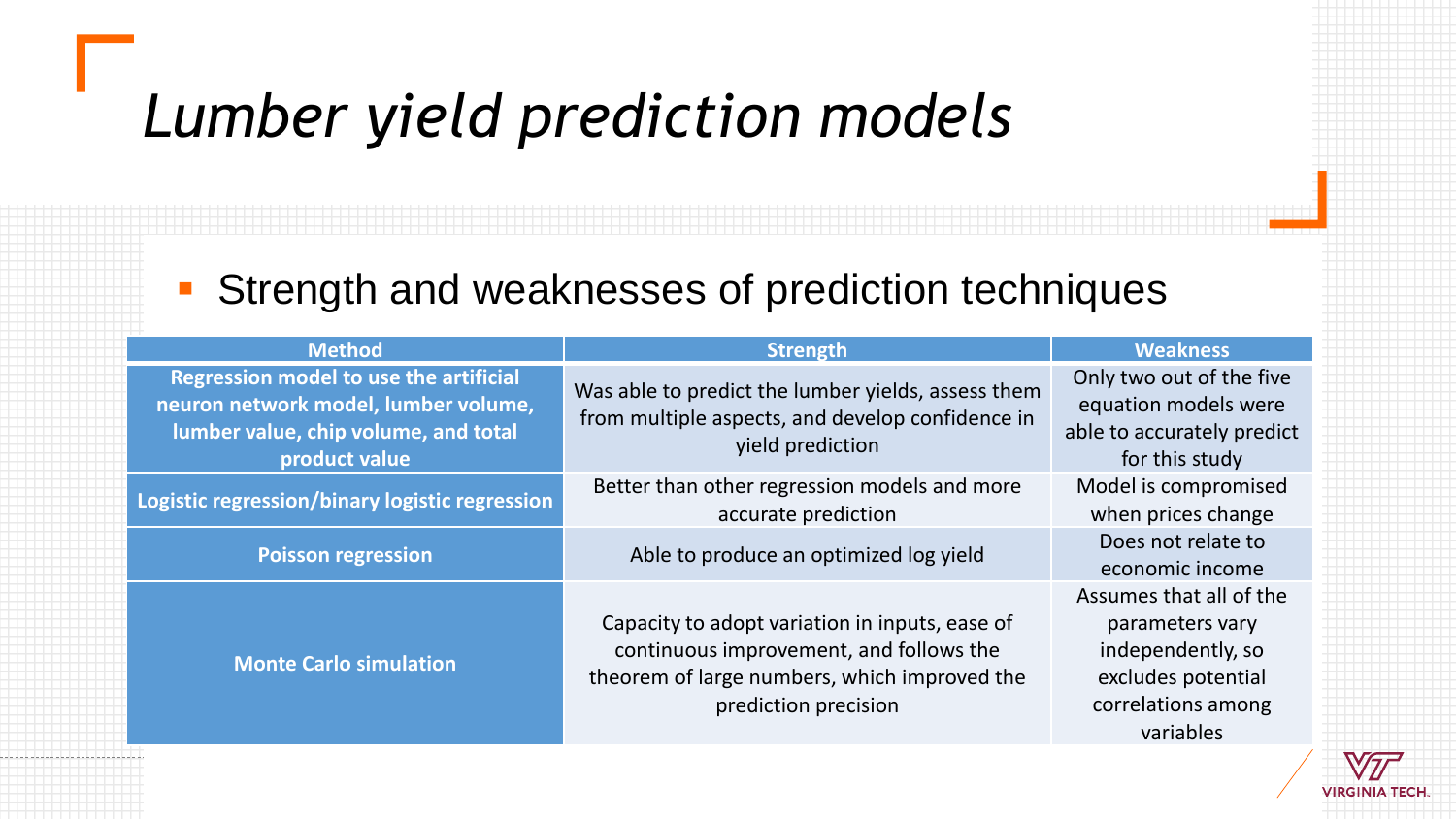## *Objectives of the study*

**To conduct Monte Carlo** simulation and develop a Multiple Linear Regression (MLR) equation based on èxistińg log yield data

**To analyze log yield output** based on visual grading of hardwood logs

**To compare the results with** actual yield to measure the effectiveness of the purposed method.



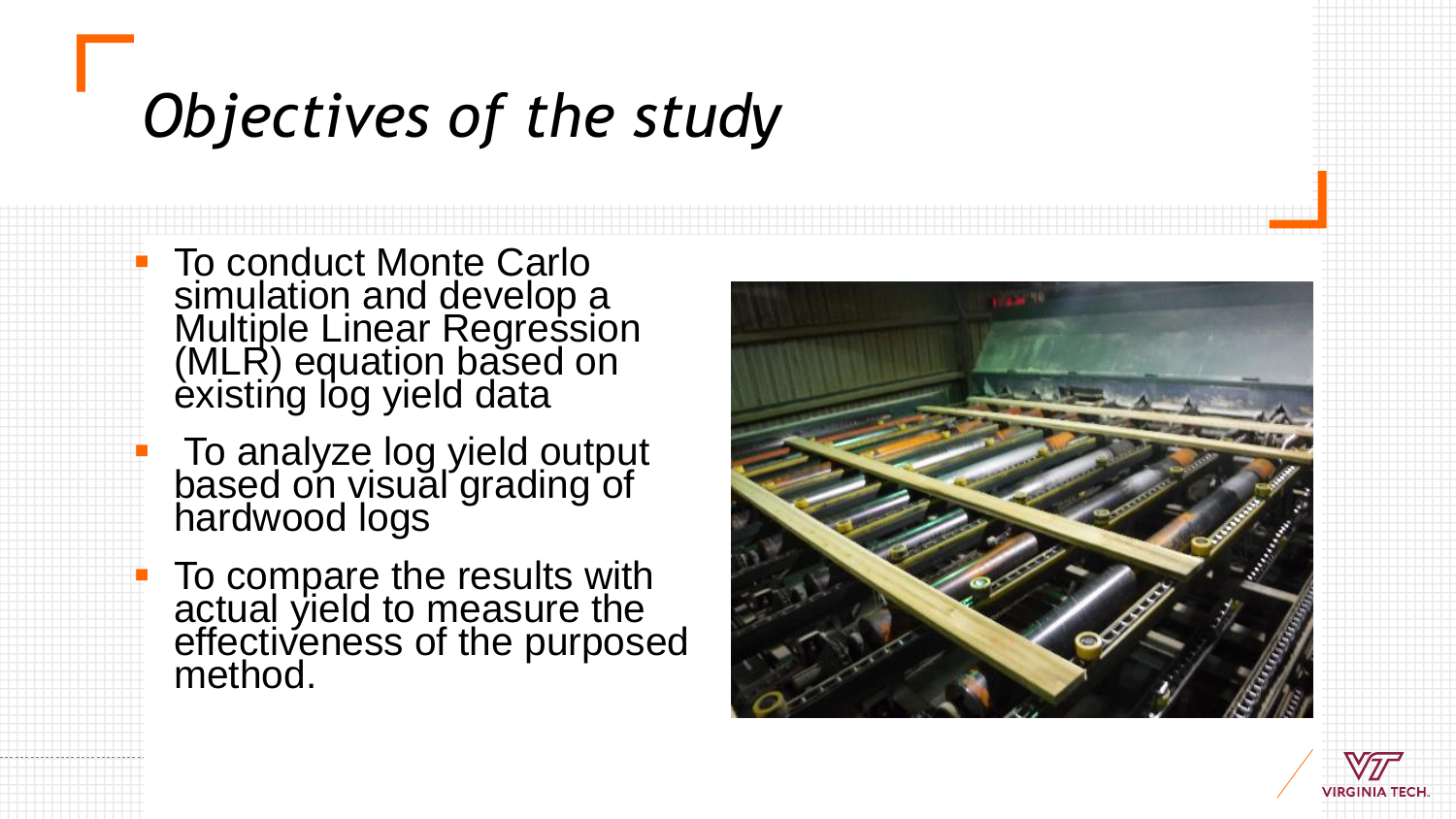## *Methodology*

- 1. Materials
	- **Eumber yield database from** Red Oak (Quercus) from the Appalachian Hardwood Center at West Virginia University
- $\blacksquare$  2. Fit to probability distributions
- **B.** 3. Obtain inverse probability distributions
	- 4. Simulate results and compare to MLR
		- 1000 replicas



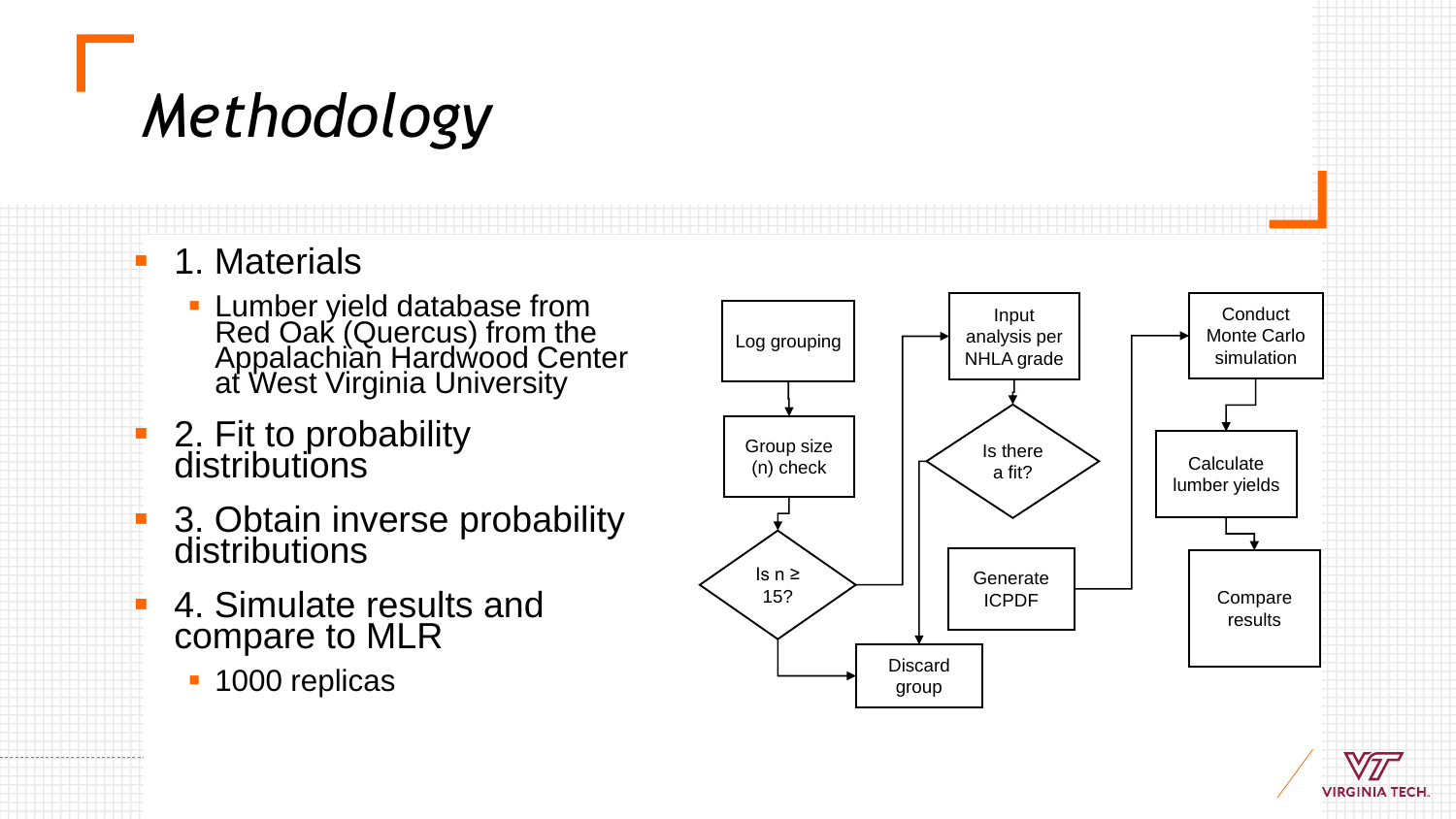## *Results: Average log yields by grade*

|                                    | <b>Log</b>   |    | <b>Yield by Grade (bf)</b> |            |            |       |                  |                  |                  |                  |           | <b>Total</b> |           |          |
|------------------------------------|--------------|----|----------------------------|------------|------------|-------|------------------|------------------|------------------|------------------|-----------|--------------|-----------|----------|
|                                    | <b>Group</b> | N  | F1F                        | <b>FAS</b> | <b>SEL</b> | 1 COM | 2A<br><b>COM</b> | 2B<br><b>COM</b> | 3A<br><b>COM</b> | 3B<br><b>COM</b> | <b>BG</b> | <b>CANT</b>  | <b>BF</b> | \$ / log |
| 214 log<br>groups (n)<br>Dnly n>15 | $10-0,8$     | 16 | 0.00                       | 0.25       | 0.00       | 2.19  | 2.06             | 0.00             | 3.69             | 0.13             | 0.94      | 22.82        | 32.07     | 12.17    |
|                                    | $10-1,8$     | 25 | 0.00                       | 0.16       | 0.00       | 2.16  | 3.84             | 0.32             | 2.12             | 0.32             | 0.16      | 20.46        | 29.54     | 11.43    |
|                                    | $10-2,8$     | 19 | 0.42                       | 0.63       | 0.00       | 3.37  | 5.26             | 0.00             | 2.32             | 0.21             | 0.32      | 17.34        | 29.87     | 12.45    |
|                                    | $11-0.8$     | 18 | 0.22                       | 0.22       | 0.00       | 3.00  | 6.00             | 0.50             | 4.50             | 1.56             | 2.11      | 21.18        | 39.29     | 15.41    |
|                                    | $11 - 1,8$   | 17 | 0.00                       | 0.24       | 0.00       | 6.18  | 5.00             | 0.00             | 6.88             | 1.59             | 1.41      | 18.01        | 39.30     | 16.00    |
|                                    | $12 - 1,8$   | 18 | 1.64                       | 0.64       | 0.00       | 4.39  | 6.33             | 0.11             | 3.39             | 0.89             | 3.61      | 28.88        | 49.88     | 20.36    |
|                                    | $13 - 2,8$   | 18 | 1.94                       | 3.17       | 0.00       | 10.67 | 8.89             | 0.22             | 4.50             | 3.61             | 1.33      | 23.79        | 58.12     | 26.65    |
|                                    | $13 - 3,8$   | 22 | 3.78                       | 6.65       | 0.18       | 13.55 | 8.86             | 0.00             | 5.18             | 5.00             | 1.09      | 13.14        | 57.43     | 30.12    |
| i.<br>240                          | $13-4,8$     | 20 | 12.90                      | 9.08       | 0.30       | 9.06  | 6.60             | 0.00             | 3.95             | 0.50             | 1.65      | 17.26        | 61.29     | 36.69    |
|                                    | $14 - 3,8$   | 19 | 9.22                       | 5.49       | 0.21       | 15.58 | 9.84             | 0.00             | 5.32             | 7.84             | 0.21      | 11.53        | 65.24     | 35.86    |
| combinations                       | $14-4,8$     | 20 | 13.45                      | 10.60      | 0.95       | 12.96 | 8.35             | 0.00             | 4.45             | 3.25             | 2.00      | 13.73        | 69.74     | 42.19    |
|                                    | $15 - 3,8$   | 15 | 10.40                      | 12.03      | 0.73       | 11.67 | 10.93            | 0.13             | 5.60             | 9.47             | 1.20      | 14.76        | 76.92     | 43.65    |
|                                    | $15 - 3,10$  | 17 | 11.79                      | 11.09      | 0.76       | 18.62 | 16.24            | 0.00             | 8.47             | 7.71             | 2.24      | 22.97        | 99.88     | 54.21    |
|                                    | $15-4,8$     | 16 | 24.20                      | 16.44      | 1.44       | 13.73 | 7.84             | 0.25             | 4.19             | 1.63             | 0.69      | 12.94        | 83.35     | 56.67    |
|                                    | 15-4,10      | 16 | 24.44                      | 12.09      | 0.50       | 18.08 | 8.19             | 0.00             | 4.88             | 1.88             | 2.00      | 28.19        | 100.23    | 60.79    |
|                                    | $16 - 2,10$  | 16 | 11.27                      | 18.27      | 0.19       | 27.03 | 14.56            | 0.81             | 3.44             | 2.63             | 2.19      | 33.84        | 114.22    | 64.27    |
|                                    | $16 - 3,10$  | 23 | 24.80                      | 15.85      | 0.39       | 20.87 | 10.26            | 0.00             | 6.48             | 4.70             | 2.87      | 23.84        | 110.06    | 67.28    |
|                                    | 16-4,10      | 20 | 40.06                      | 17.54      | 0.35       | 19.84 | 8.10             | 0.10             | 3.70             | 2.40             | 2.00      | 26.11        | 120.20    | 79.79    |
|                                    | $17 - 3,8$   | 23 | 25.43                      | 18.88      | 0.83       | 23.79 | 21.22            | 0.70             | 8.09             | 9.04             | 1.91      | 12.02        | 121.91    | 75.64    |
|                                    | $17 - 3,10$  | 21 | 53.71                      | 13.69      | 0.29       | 30.26 | 21.29            | 0.43             | 6.38             | 9.43             | 1.81      | 19.61        | 156.90    | 102.00   |
|                                    | $17 - 3,12$  | 18 | 54.03                      | 25.58      | 0.00       | 36.11 | 20.78            | 0.00             | 9.17             | 6.06             | 1.28      | 33.50        | 186.50    | 120.36   |
|                                    | $17-4,8$     | 29 | 49.57                      | 21.23      | 1.90       | 20.69 | 11.47            | 0.33             | 4.30             | 3.53             | 1.57      | 14.53        | 129.11    | 91.71    |
|                                    | $17-4,10$    | 31 | 72.47                      | 21.43      | 0.77       | 37.54 | 11.90            | 0.48             | 4.68             | 4.48             | 1.29      | 22.92        | 177.97    | 125.08   |
|                                    | $17-4,12$    | 15 | 65.17                      | 34.37      | 0.00       | 37.93 | 18.80            | 0.00             | 11.47            | 5.60             | 0.40      | 24.99        | 198.72    | 136.04   |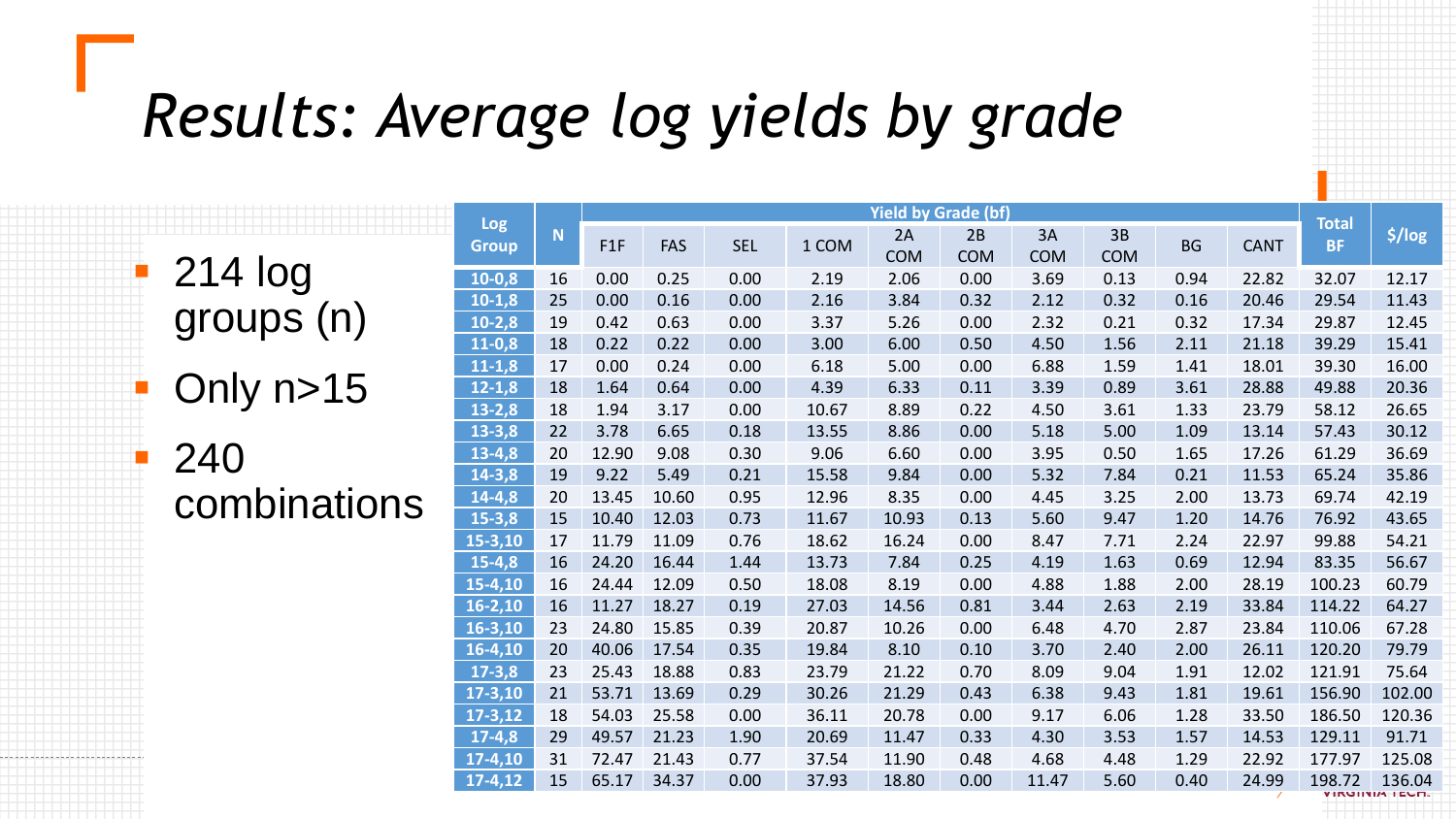### *Results*

#### **• Probability distribution fit**



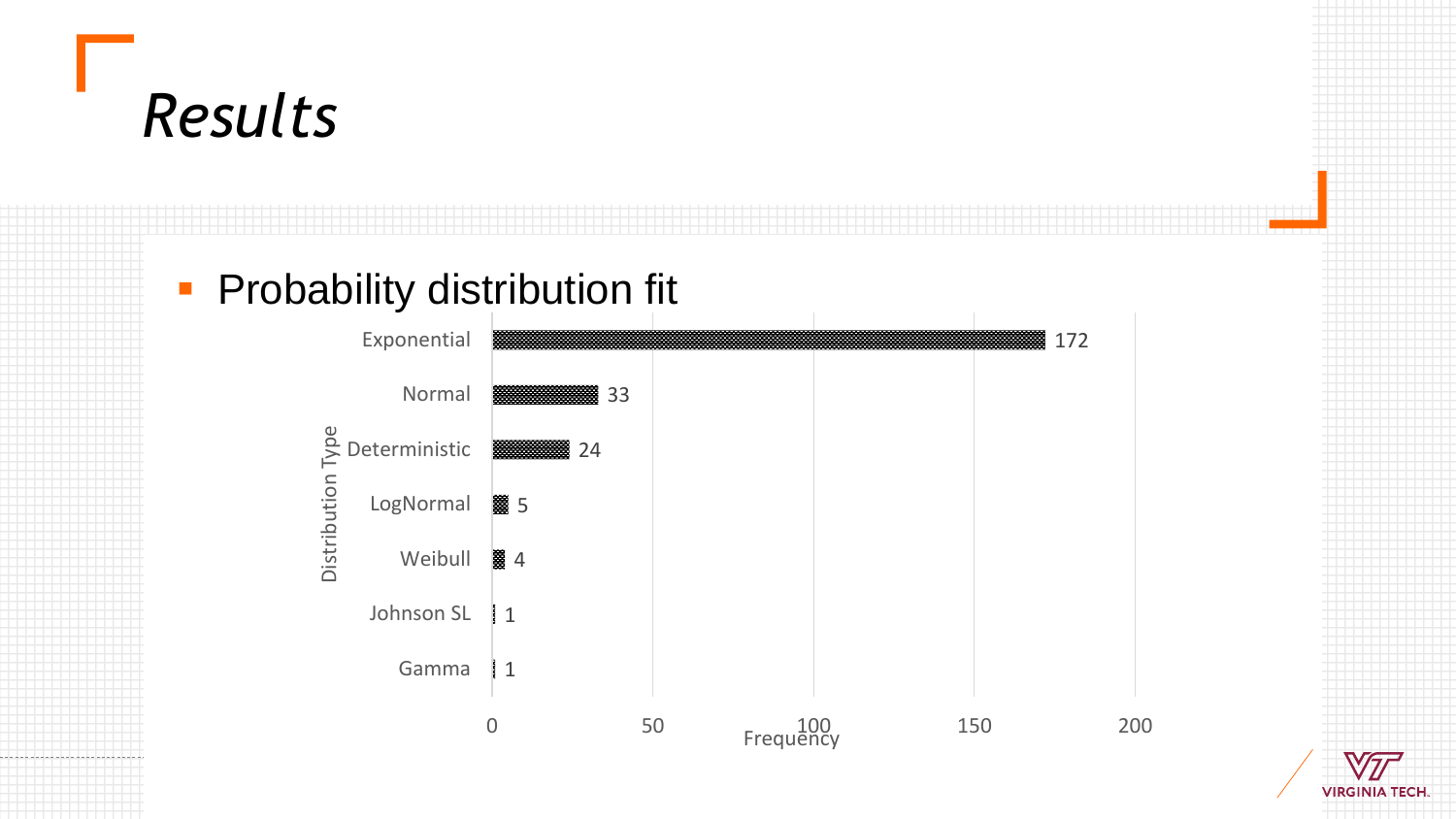### *Results: Comparison*

**E** Use revenue to compare Monte Carlo against MRL and real inventory

**• The higher the** quality and diameter, the more accurate the prediction

■ Total error of MC was -0.88% and MRL as 3.31%

| <b>Grade</b> | <b>Predicted</b>     | <b>Predicted MC</b> | <b>Real</b><br><b>Inventory</b> | <b>Error Differences with</b><br><b>RI</b> |           |  |
|--------------|----------------------|---------------------|---------------------------------|--------------------------------------------|-----------|--|
|              | <b>MLR Yield</b>     | <b>Yield</b>        | (RI)                            | <b>MLR</b>                                 | <b>MC</b> |  |
| $10-0,8$     | 1.01                 | 12.90               | 12.17                           | 92%                                        | $-6%$     |  |
| $10-1,8$     | 2.50                 | 11.21               | 11.43                           | 78%                                        | 2%        |  |
| $10-2,8$     | 4.00                 | 12.03               | 12.45                           | 68%                                        | 3%        |  |
| $11-0,8$     | 11.07                | 11.32               | 15.41                           | 28%                                        | 27%       |  |
| $11 - 1,8$   | 12.56                | 17.19               | 16.00                           | 21%                                        | $-7%$     |  |
| $12 - 1,8$   | 22.62                | 13.20               | 20.36                           | $-11%$                                     | 35%       |  |
| $13 - 2,8$   | 34.18                | 27.75               | 26.65                           | $-28%$                                     | $-4%$     |  |
| $13 - 3,8$   | 35.67                | 30.43               | 30.12                           | $-18%$                                     | $-1%$     |  |
| $13 - 4,8$   | 37.17                | 39.41               | 36.69                           | $-1%$                                      | $-7%$     |  |
| $14 - 3,8$   | 45.73                | 39.74               | 35.86                           | $-28%$                                     | $-11%$    |  |
| $14 - 4, 8$  | 47.23                | 47.79               | 42.19                           | $-12%$                                     | $-13%$    |  |
| $15 - 3,8$   | 55.79                | 48.15               | 43.65<br>$-28%$                 |                                            | $-10%$    |  |
| 15-3,10      | 76.24                | 60.11               | 54.21                           | $-41%$                                     | $-11%$    |  |
| $15 - 4,8$   | 57.29                | 58.53               | 56.67                           | $-1%$                                      | $-3%$     |  |
| $15 - 4,10$  | 77.73                | 67.78               | 60.79                           | $-28%$                                     | $-11%$    |  |
| $16 - 2,10$  | 84.80                | 66.70               | 64.27                           | $-32%$                                     | $-4%$     |  |
| $16 - 3,10$  | 86.30                | 63.28               | 67.28                           | $-28%$                                     | 6%        |  |
| $16-4, 10$   | 87.79                | 78.78               | 79.79                           | $-10%$                                     | 1%        |  |
| $17 - 3,8$   | 75.91                | 76.32               | 75.64                           | 0%                                         | $-1%$     |  |
| $17 - 3,10$  | 96.36                | 102.61              | 102.00                          | 6%                                         | $-1%$     |  |
| $17 - 3,12$  | 116.80               | 120.15              | 120.36                          | 3%                                         | 0%        |  |
| $17-4,8$     | 77.41                | 92.34               | 91.71                           | 16%                                        | $-1%$     |  |
| 17-4,10      | 97.85                | 127.64              | 125.08                          | 22%                                        | $-2%$     |  |
| $17-4, 12$   | 118.30               | 137.84              | 136.04                          | 13%                                        | $-1%$     |  |
|              | <b>Average Error</b> | 3.31%               | $-0.88%$                        |                                            |           |  |

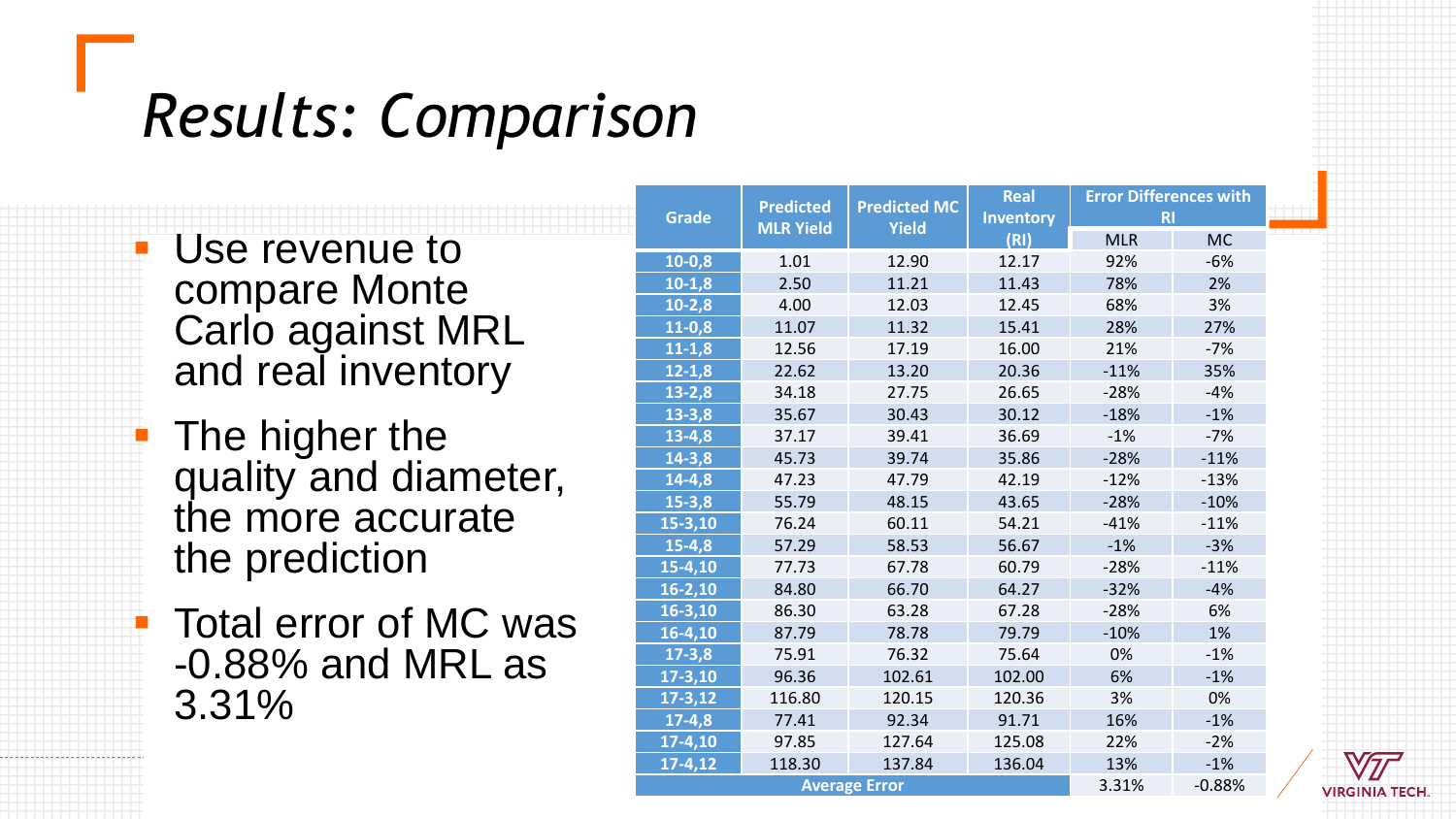### *Results: Comparison*



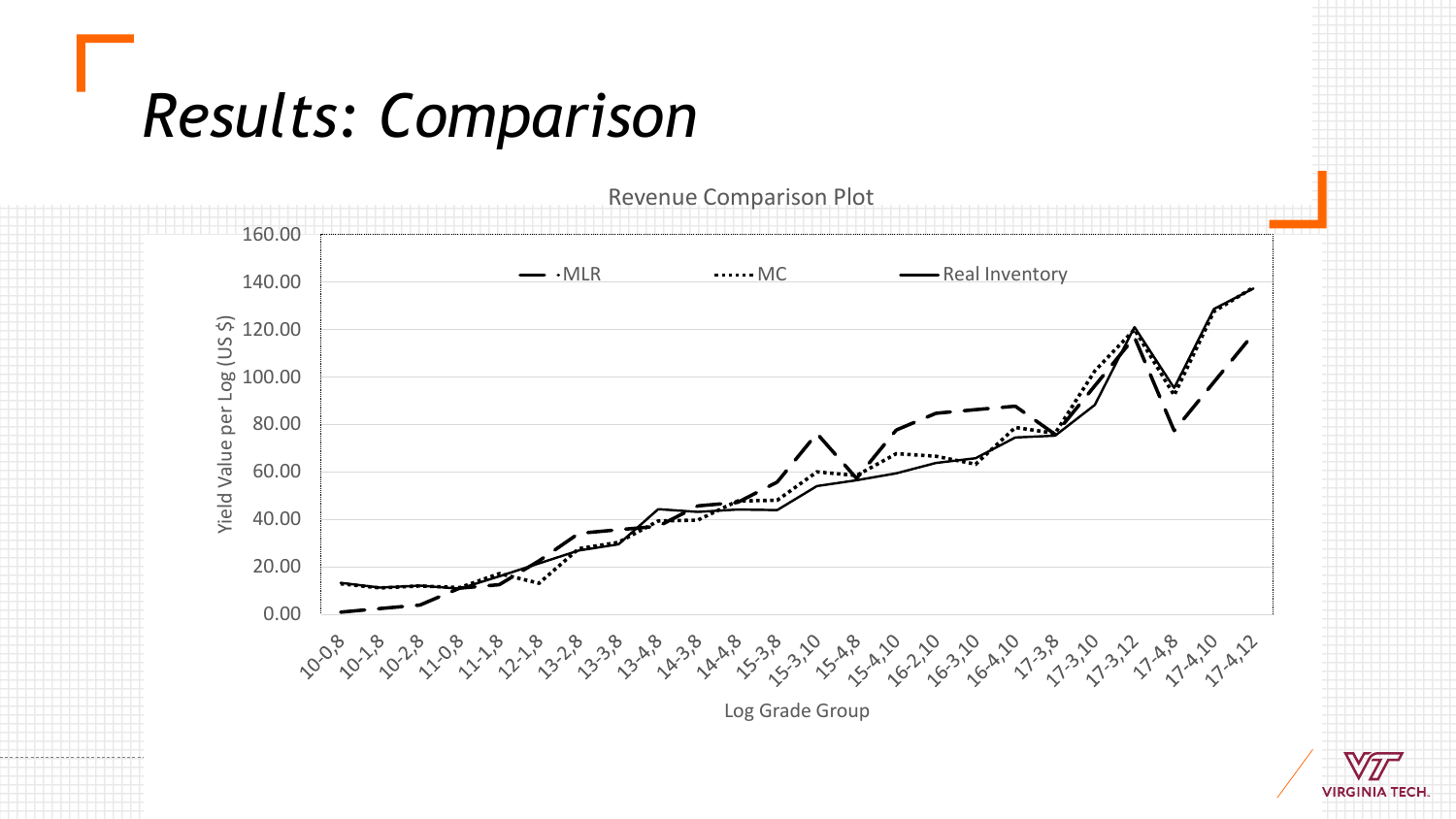## *Conclusions*

■ Most of the grade, length, and diameter log combination fits an exponential distribution  $(71.7\%)$ 

**Monte Carlo simulation is** more accurate to predict revenue of an inventory of logs than MLR

**The higher the diameter and** the grade, the more accurate results are produced when using Monte Carlo simulation